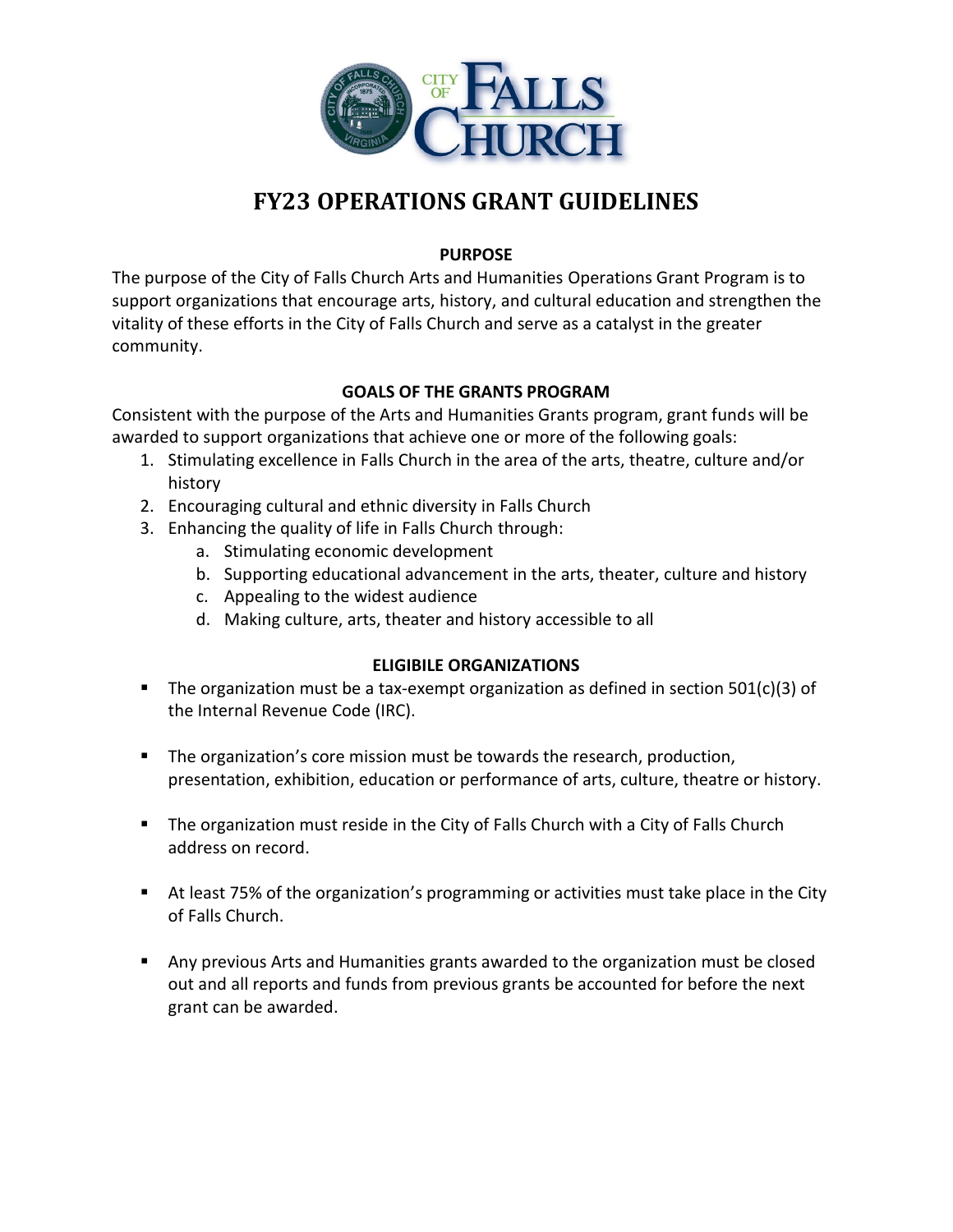## **ELIGIBLE FOR OPERATING FUNDING**

- Operating expenses spent during the City of Falls Church Fiscal Year FY23
- Cover overhead costs such as rent and utilities
- **Investing in technology**
- Grants are **not** awarded for fundraising efforts, endowment funds, political activities, pre-incurred costs, salaries for part-time and full-time employees, costs directly associated with a particular project or program, and construction or renovation projects.

## **GRANT AMOUNT**

Operational grant funding cannot exceed 25% of the organization's total budget of operational expenses (maximum of \$15,000); the amount is based on the actual expenses from the previous year.

#### **CRITERIA FOR EVALUATING APPLICATIONS**

Grant proposals are evaluated according to the following criteria:

- **APPROPRIATENESS**  The foundation's core mission meets the goals of the grant program.
- **MERIT**  Requested funds will be used to address an important, defined organizational need, with a well-developed and detailed plan of action.
- **FINANCIAL NEED**  Requested fund amount is necessary and cost efficient to carry out the organizations mission.
- **ORGANIZATIONAL CAPACITY**  The organization has the needed leadership and manpower to be successful.
- **SERVICE TO THE COMMUNITY**  Organizations must serve local residents in the areas of the arts, history, theater and cultural education.

#### **DEADLINE**

Grant applications are due by **July 12, 2022** and must be postmarked on or before that date and mailed to Falls Church Recreation and Parks Department, 312 Park Ave., Falls Church, VA. 22046; Attention: Corey Price. Emailed applications must be received by 5 pm on July 12, 2022 – email: [cprice@fallschurchva.gov](mailto:cprice@fallschurchva.gov)

Organizations who submit applications prior to the deadline may request a review of their application for feedback prior to their final submission.

Please contact Corey Price by phone (703-248-5171) or e-mail [\(cprice@fallschurchva.gov\)](mailto:cprice@fallschurchva.gov) with any questions.